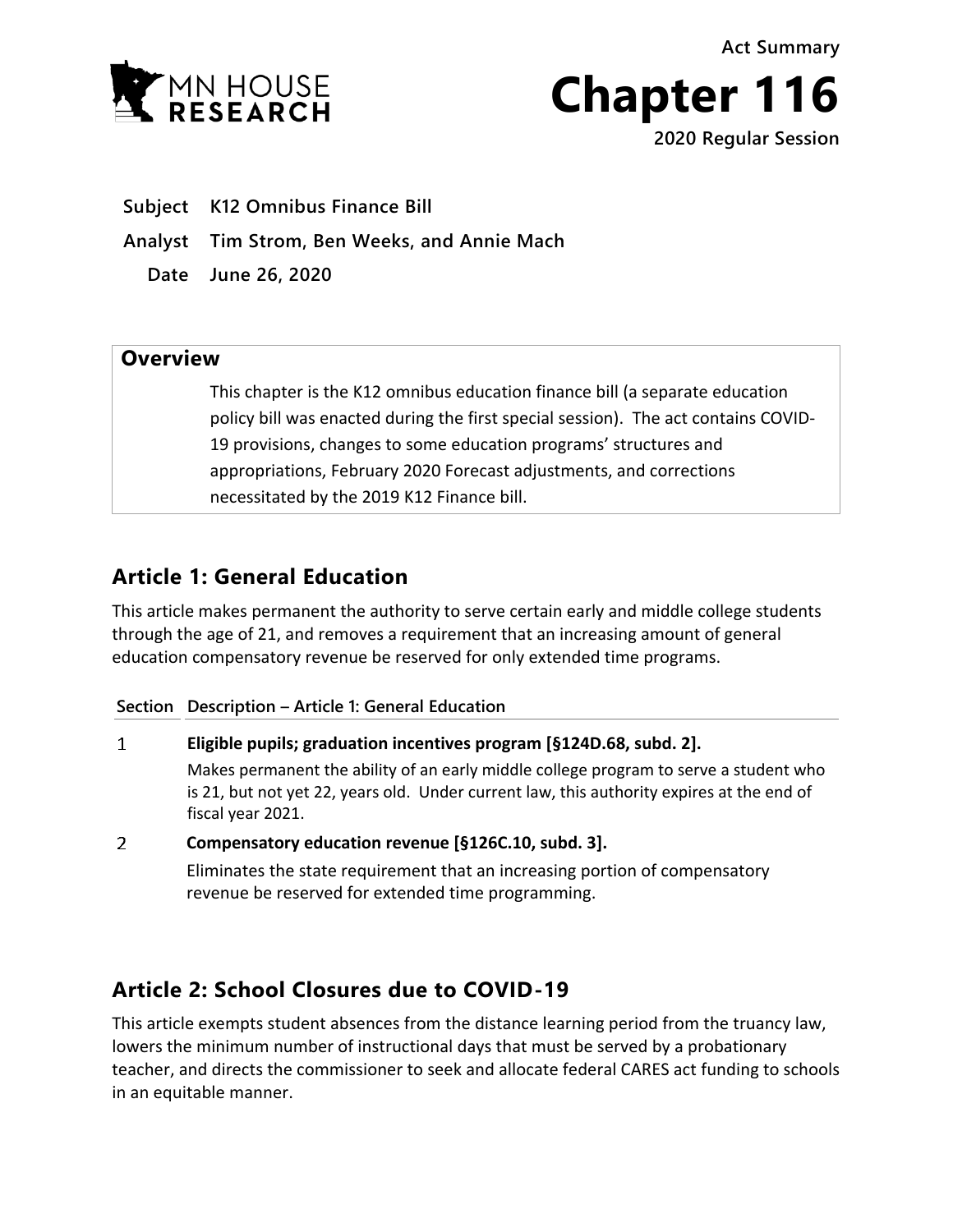## **Section Description – Article 2: School Closures due to COVID-19**

## $\mathbf{1}$ **Truancy.** Provides that student absences from March 1 through the end of the distance learning period for the 2019-2020 school year do not count towards truancy referrals.

#### $\mathcal{P}$ **Probationary teachers.**

Reduces the number of service days required for probationary teachers by the number of instructional days canceled for a COVID-19 related reason.

### $\overline{3}$ **Instruction to commissioner; federal education stabilization fund application.**

Directs the commissioner of education to apply for the federal education stabilization funds in a manner that is consistent with the emergency executive orders of the governor so that the discretionary federal funds may be distributed across Minnesota's schools in an equitable manner.

# **Article 3: COVID-19 Formula Adjustments**

Authorizes additional uses for the Regional Library Systems' telecommunications access money, addresses school finance formula glitches resulting from the conversion to the distance learning model, authorizes general fund transfers for school districts, and appropriates \$49,000 to PELSB for certain computer system needs.

## **Section Description – Article 3: COVID-19 Formula Adjustments**

### $\mathbf{1}$ **Eligibility; regional library telecommunications aid [§134.355, subd. 8].**

Authorizes a regional library system to use any unspent telecommunications aid, after meeting its obligations for category one and category two services under the erate program, to expand its Internet access capabilities for the system and its patrons.

### $\overline{2}$ **Achievement and integration aid; appropriations.**

Moves integration aid between fiscal years 2020 and 2021 to accommodate the oneyear carryforward allowed in section 6, subdivision 11. This change is revenue neutral on an entitlement basis for the biennium (moving \$708,000 between the two years). February 2020 forecast adjustments are applied to the appropriations as well.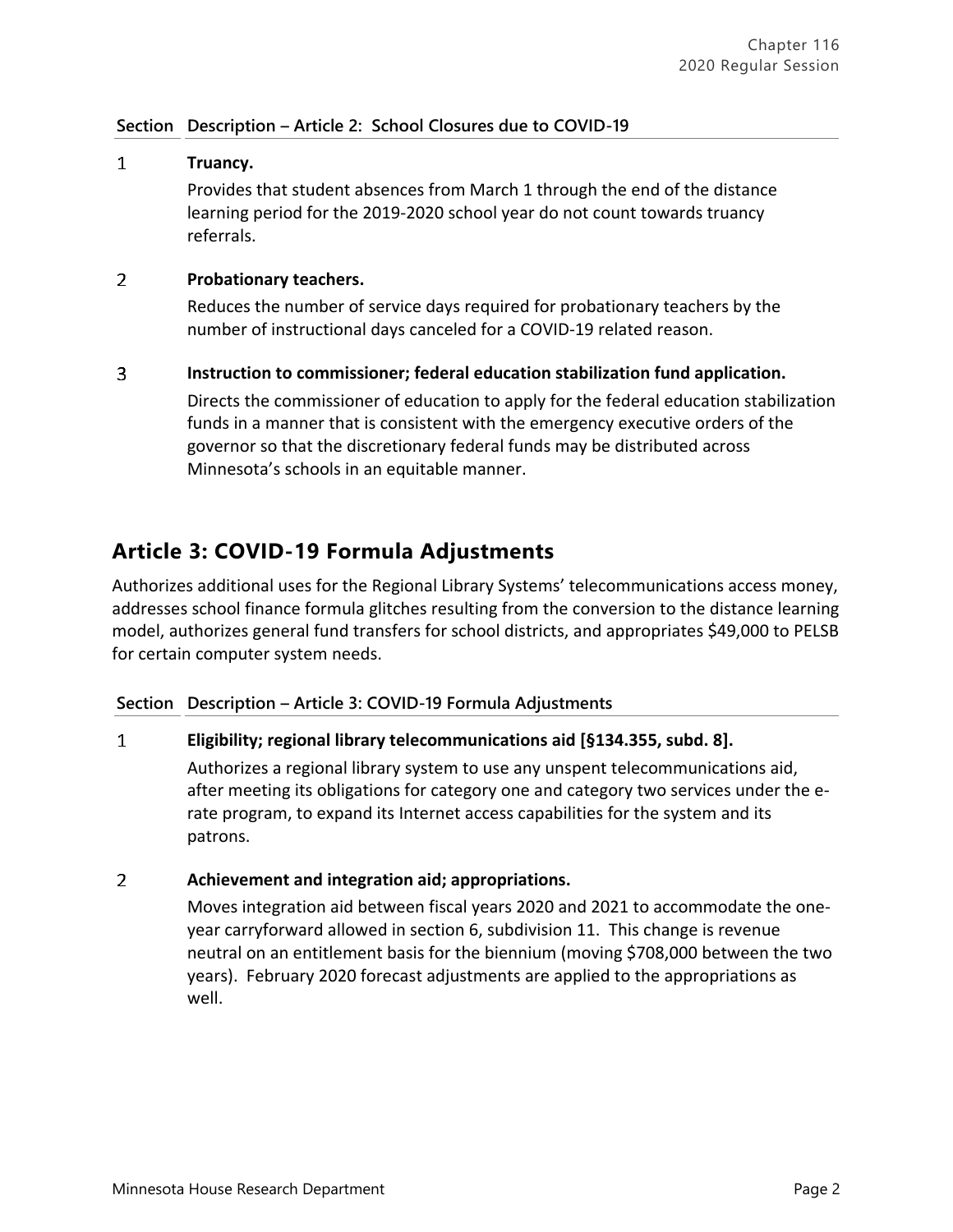## $\overline{3}$ **Statewide testing and reporting system; appropriations.**

Reduces the fiscal year 2020 appropriation for statewide testing by \$180,000 for fiscal year 2020 only. This adjustment is related to the reduced testing during the spring of 2020.

#### 4 **Developmental screening aid.**

Adjusts the development screening aid to match February 2020 forecast adjustments (the developmental screening aid allocation is modified for fiscal years 2020 and 2021 in section 6, subdivision 10).

### 5 **Professional Educator Licensing and Standards Board.**

Increases the fiscal year 2021 appropriation for PELSB by \$49,000 to pay for onetime computer costs required by article 4 of this bill.

### 6 **School aid formula adjustments.**

Adjusts school aid formulas so that revenue is not lost to schools due to COVID-19 closures and adjustments to the delivery of educationally-related services. These provisions are intended to reflect that school employees are still employed, but may be providing services and activities in different manners for the remainder of the 2019-2020 school year.

**Subd. 1. Special education.** For purposes of calculating the base for special education, authorizes school districts to include in its eligible fiscal year 2020 expenditures, expenditures for employees and contracted services that would have been eligible for state special education aid under Minnesota Statutes, section 125A.76, and for special education tuition billing under Minnesota Statutes, sections 125A.11 and 127A.47, in the absence of school closures due to COVID-19.

**Subd. 2. School meals.** Minnesota supplements the federal payments for school meals. Minnesota's state aid is distributed based on the actual number of breakfasts, lunches, and school milk served to students. As of March 16, 2020, all school districts have converted over to providing the meals under the summer food service program. The state appropriations savings due to the lower meal counts is reallocated to schools providing summer food service meals for the remainder of the school year. Note: This is a reallocation of revenue that would otherwise be lost to school districts for the remainder of fiscal year 2020.

**Subd. 3. Career and technical revenue.** School districts receive career and technical revenue based on 35 percent of the actual costs of services provided to career and technical education (CTE) students. Should this appropriation fall short of the February 2020 Forecast estimate for the program, MDE is authorized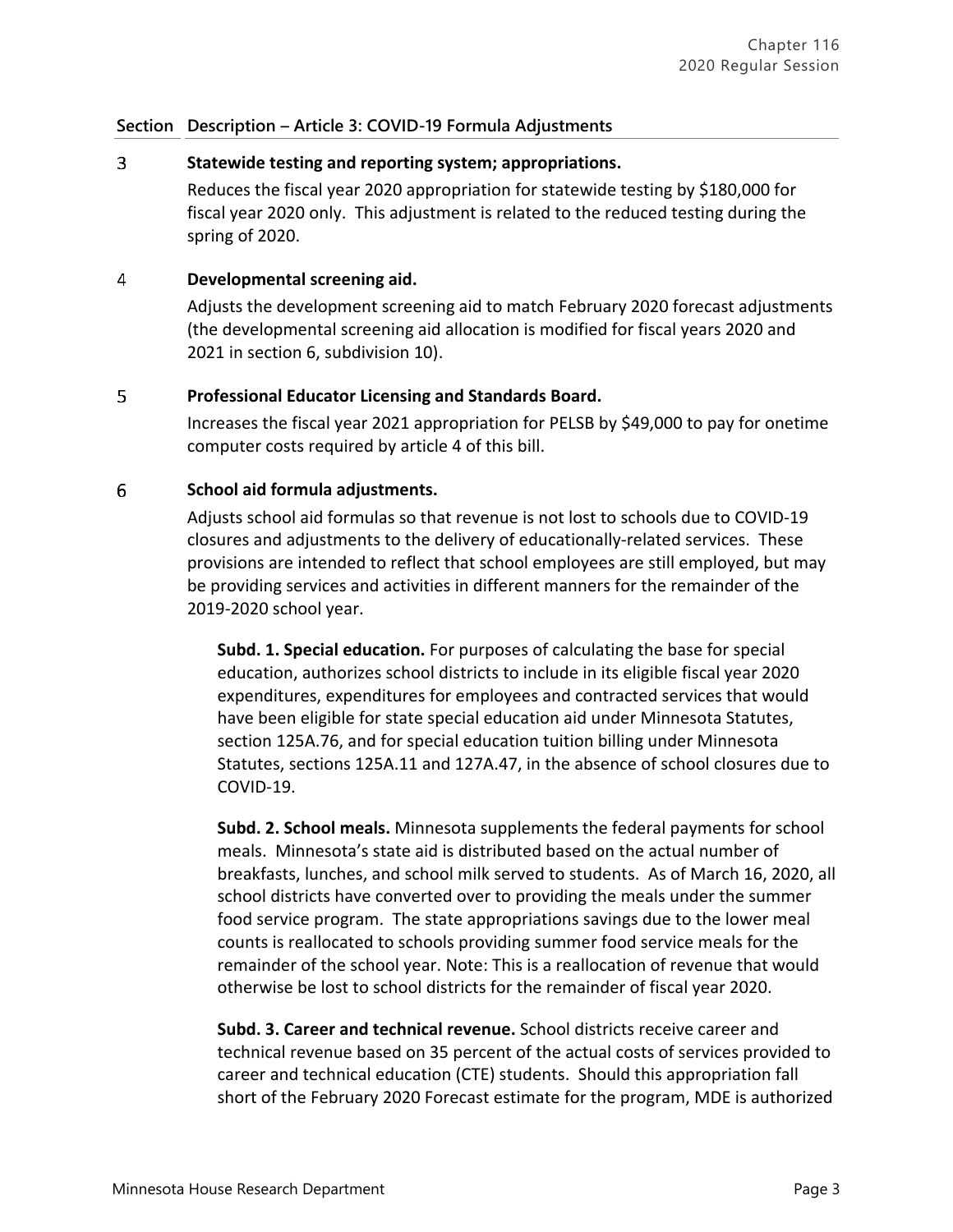to recalculate CTE revenue amounts in an equitable manner to ensure the full expected amount of funding is distributed to schools.

**Subd. 4. Nonpublic pupil transportation aid.** School districts provide transportation services for nonpublic schools. Many school districts provide this service through contracted transportation services. The school districts are reimbursed for this service based on a formula that determines the costs of the program. This provision authorizes MDE to recalculate the aid, if necessary to ensure that the full appropriation is distributed to school districts. Note: This is a base adjustment for fiscal year 2022.

**Subd. 5. Interdistrict desegregation and integration transportation aid.** School districts are reimbursed for certain interdistrict transportation expenses for students participating in voluntary integration efforts. This provision allows MDE to recalculate the appropriation so that state aid is not foregone. Note: This is a base adjustment for fiscal year 2021.

**Subd. 6. Adult basic education aid.** Adult basic education (ABE) programs are funded by the state through an aid formula that reflects the number of hours of service provided to program participants (contact hours). This provision allows MDE to readjust the contact hour reimbursement rate to fully spend the appropriation. Note: This is a base adjustment for fiscal year 2021.

**Subd. 7. School employees; maximizing state revenue.** The state aid formulas for special education and CTE are dependent on a statutorily defined group of essential employees providing these services. For accounting purposes, school food service employees may only be counted for their work spent on food service activities. This provision grants MDE flexibility in these categories of funding to ensure that funds wouldn't be lost due to state-imposed restrictions. The provision is not intended to modify a school district's use of qualified staff to provide services.

**Subd. 8. Literacy incentive aid.** A school district's literacy incentive aid is based on a three-year rolling average of its third and fourth grade reading scores. This provision excludes the spring of 2020 testing period from the rolling average and requires that literacy aid amounts be adjusted to match the February 2020 forecast level of spending for the program.

**Subd. 9. School age care programs.** A school district may offer an afterschool program for its children with disabilities who are in grades kindergarten to 6 and the costs of that program are reimbursable through the school age care revenue program. This provision authorizes the full amount of the expected revenue for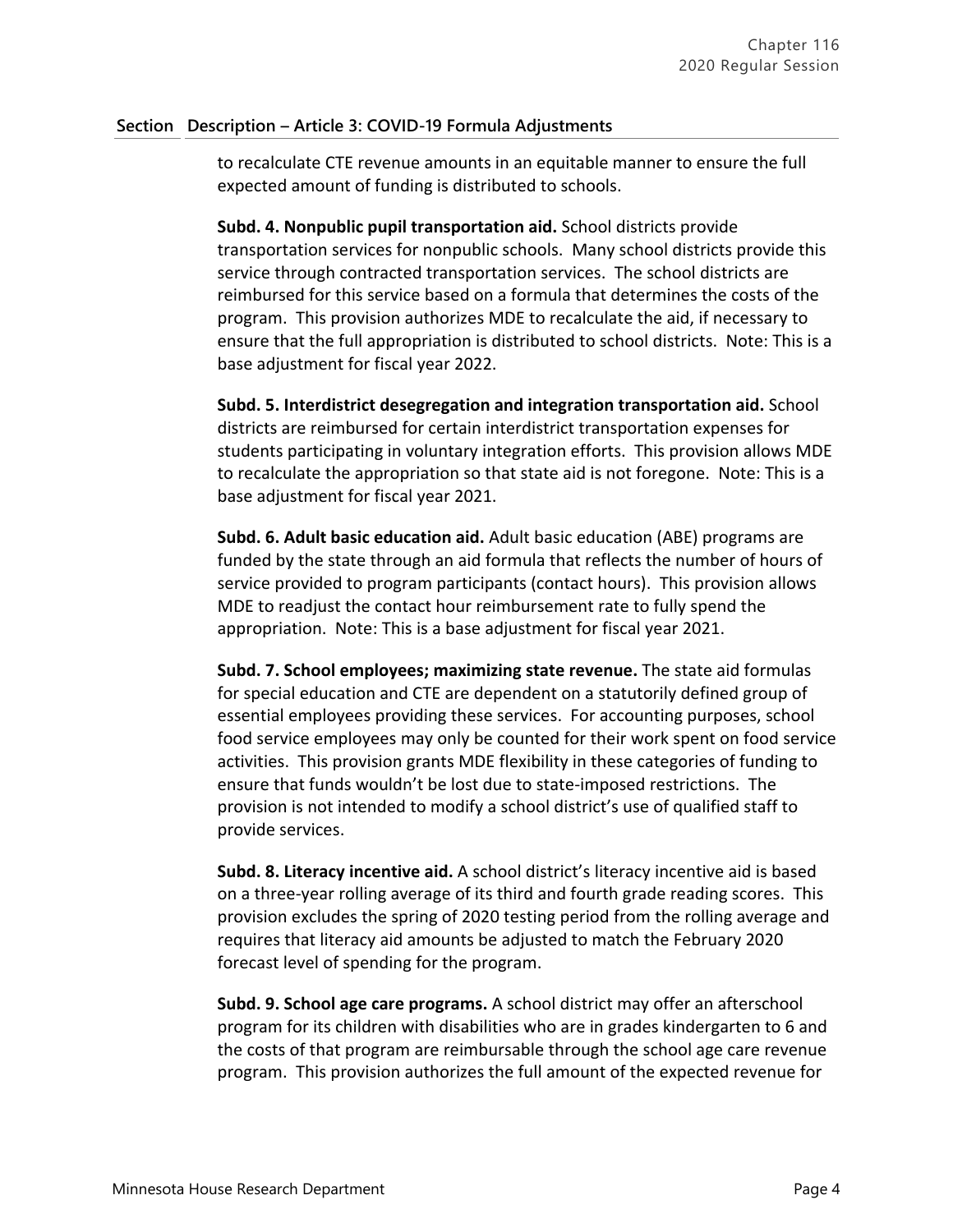fiscal year 2020 to remain for the year even if the employees normally providing these services are providing alternative services.

**Subd. 10. Early childhood screening revenue.** Early childhood screening revenue is a current year reimbursement formula that provides money to school districts for each child screened that provides a greater amount of money for each screening for the youngest children. A child must be screened before beginning kindergarten. Most districts have canceled remaining screening opportunities for the remainder of the 2019-2020 school year. This provision requires the commissioner of education to calculate screening aid for fiscal years 2020 and 2021 based on the number of children screened in fiscal year 2019.

**Subd. 11. Achievement and integration revenue.** Achievement and integration revenue is required to be spent in the year the funds are received. This provision authorizes a school district to carry over any unspent balance in fiscal year 2020 to fiscal year 2021.

**Subd. 12. Report.** Requests MDE to report to the legislature on how funds were reallocated among school districts for the remainder of the 2019-2020 school year due to the flexibility provided by this section.

## $\overline{7}$ **Accounting.**

Uniform Financial Accounting and Reporting Standards (UFARS) is a multi-dimension accounting system that each school district must use. UFARS assigns each financial transaction a 17-digit code which attributes the spending to the proper place. An "object" code's major categories include salaries and benefits among others. This section authorizes a school district to continue to account for the hours that an employee is paid in the same salary and benefit categories as if the employee were performing the employee's regular job functions under the distance learning model of education. A similar provision was included in the 2019 snow days' law.

## 8 **Fund transfers; fiscal year 2020 only. This section authorizes operating fund transfers.**

**Subd. 1. Fund and account transfers allowed.** Allows a school district, charter school, or a cooperative unit to make operating fund and account transfers for fiscal year 2020. Limits the amounts to be transferred to revenue not already assigned or encumbered.

**Subd. 2. No aid or levy effect.** Requires that a fund or account transfer under this section be revenue neutral for the district and not affect its receipt of aid or levy.

**Subd. 3. Board approval required.** Requires board approval for fund and account transfers made under this section. Requires the transfers to occur before the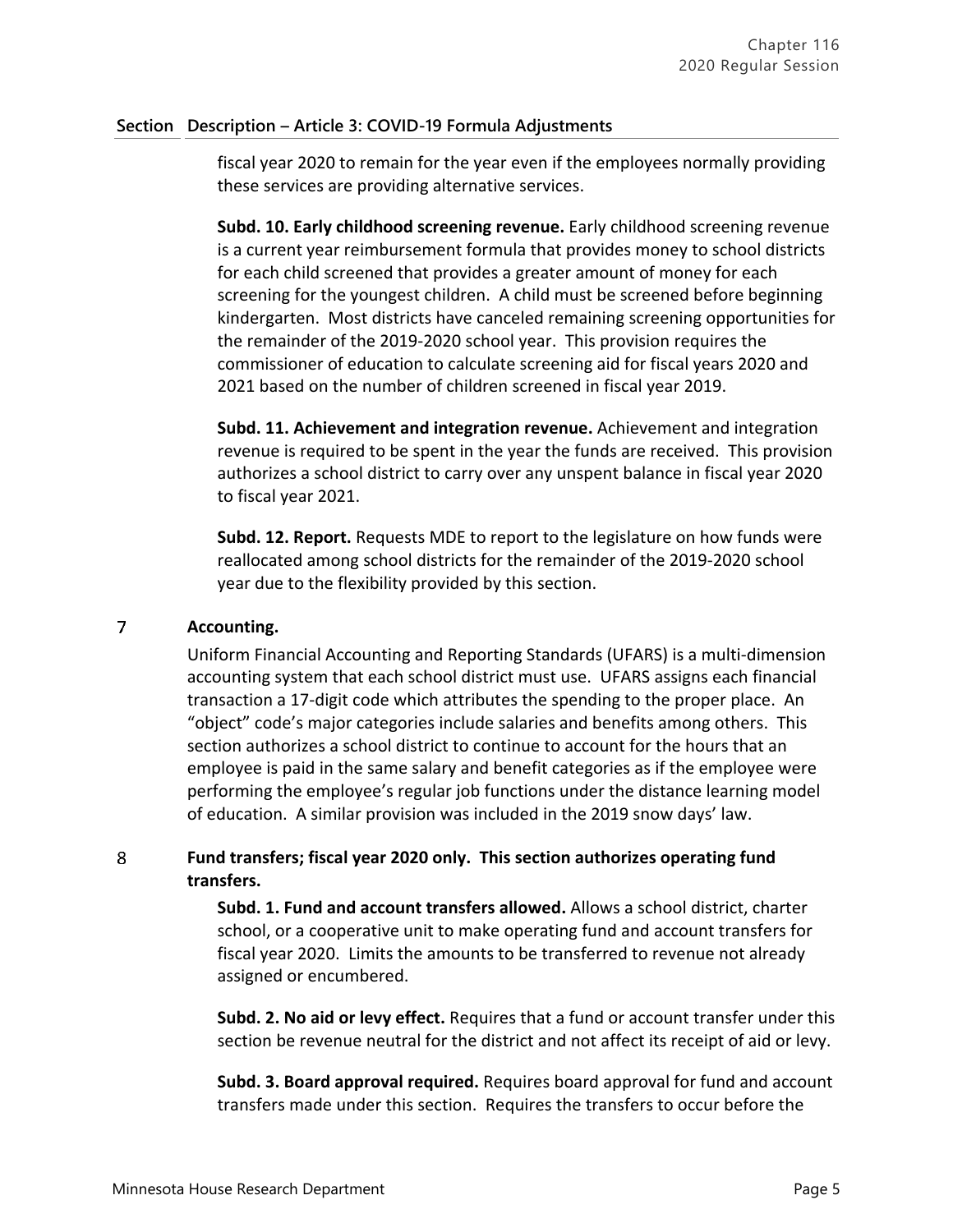books for fiscal year 2020 are closed. Requires the fund and account transfers to be well documented.

**Subd. 4. Commissioner's guidance.** Requires the commissioner of education to issue guidance for the fund and account transfers made under this section. Requires the guidance to identify both eligible purposes for the transfers and eligible accounts and funds.

## 9 **Revenue restrictions; after-school enrichment.**

A portion of the community education revenue formula authorizes school districts to levy for a portion of their costs for after-school enrichment programs. This provision authorizes the levy to continue for the remainder of fiscal year 2020 even if the employees normally providing this service are providing alternative services for the school district.

## 10 **Cash flow adjustment; fiscal year 2021 only.**

Requires the commissioner of education to accept and approve an application for a modification to a school district's cash flow payments under the metering schedule if a delay in property tax receipts is shown to affect the district's ability to repay its bondholders (this is a change in cash flow only, not a change in revenue). Note: For most districts, the next payment to bondholders is due in August of 2020.

# **Article 4: State Agency Emergency Powers**

Creates and legislatively approves certain waivers of state law regarding assessments, graduation and course requirements, and potential licensure issues faced by prospective and current teachers.

## **Section Description – Article 4: State Agency Emergency Powers**

## $\mathbf{1}$ **Commissioner of education and Professional Educator Licensing and Standards Board COVID-19 emergency powers.**

Grants power to the commissioner of education to waive requirements related to earning credit, class advancement, or graduation, based on a COVID-19 disruption. The section also waives state assessment and standardized testing requirements for the 2019-2020 school year. Finally, the section requires the Professional Educator Licensing and Standards Board to issue provisional licenses for candidates who could not complete required licensure exams and extends by six months requirements for teacher license renewal.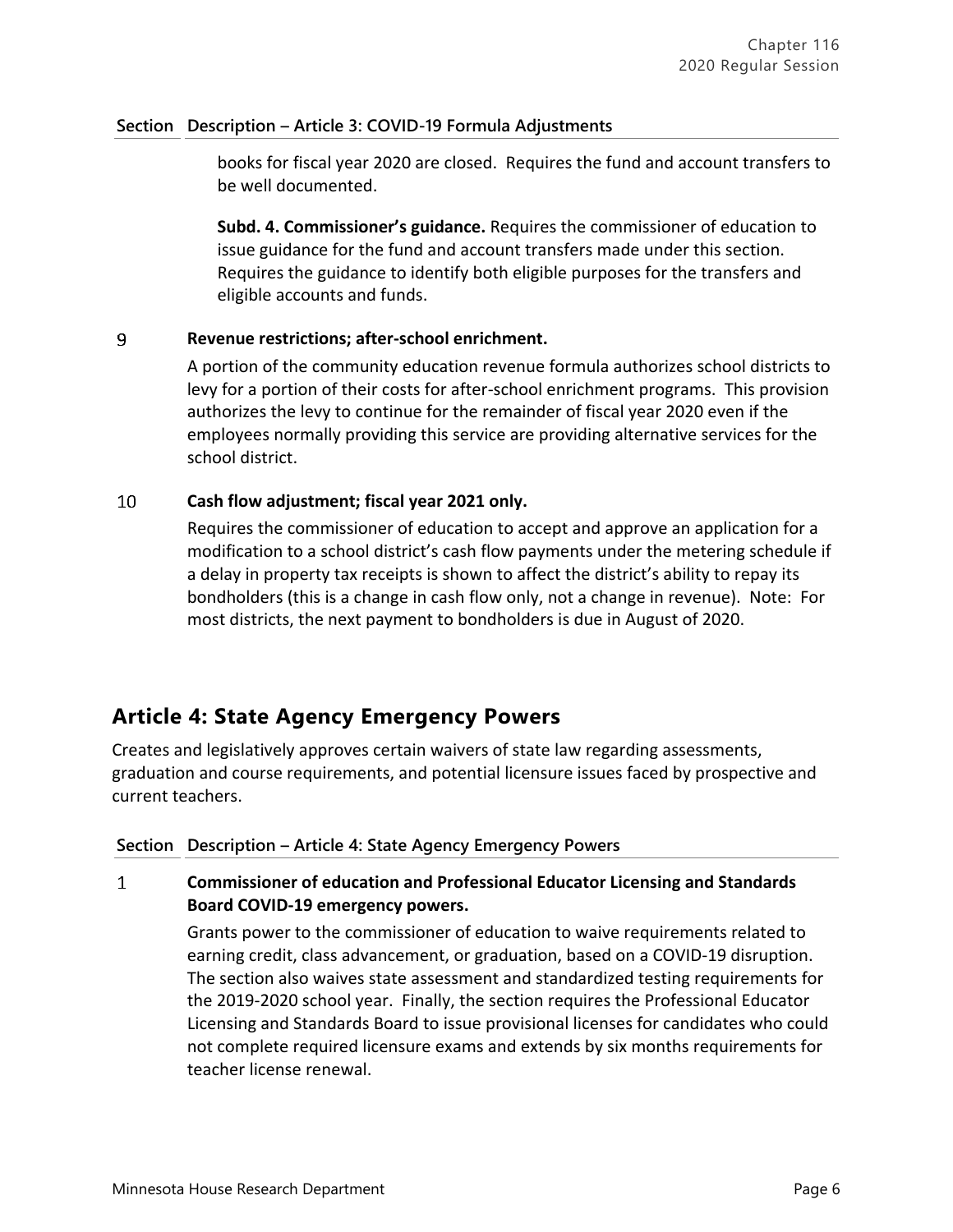## **Section Description – Article 4: State Agency Emergency Powers**

## $2<sup>1</sup>$ **Reporting; right of action.**

Clarifies that the article does not create a right of action for any individual, entity, or group and requires reporting to the legislature.

# **Article 5: 2019 Miscellaneous Corrections**

Corrects mistakes and oversights from the 2019 Omnibus Education Bill.

## **Section Description – Article 5: 2019 Miscellaneous Corrections**

### $\mathbf{1}$ **Construction and skilled trades counseling.**

Requires the commissioners of education and labor and industry to incorporate construction and skilled trades into career counseling services for middle and high school aged students by identifying high-growth, in-demand skilled trades and including information on various career paths and associated jobs, the salary profiles of those jobs, and the credentials and other training desired by employers for those jobs. Note: this provision was inadvertently dropped from the 2019 K12 omnibus bill.

### $\overline{2}$ **Referendum allowance limit [§126C.17, subd. 2].**

Corrects the calculation of the operating referendum allowance limit to conform to the intent of the 2019 law.

### $3<sup>1</sup>$ **Referendum aid guarantee [§126c.17, subd. 7b].**

Corrects a drafting error in the calculation of the referendum aid guarantee.

### 4 **Minnesota Department of Education agency appropriation.**

Adds to the agency base for fiscal year 2024 a Teacher Retirement Association (TRA) adjustment required by a 2018 law.

### 5 **Minnesota State Academies agency appropriation.**

Adds to the agency base for fiscal year 2024 a TRA adjustment required by a 2018 law.

## 6 **Perpich Center agency appropriation.**

Adds to the agency base for fiscal year 2024 a TRA adjustment required by a 2018 law.